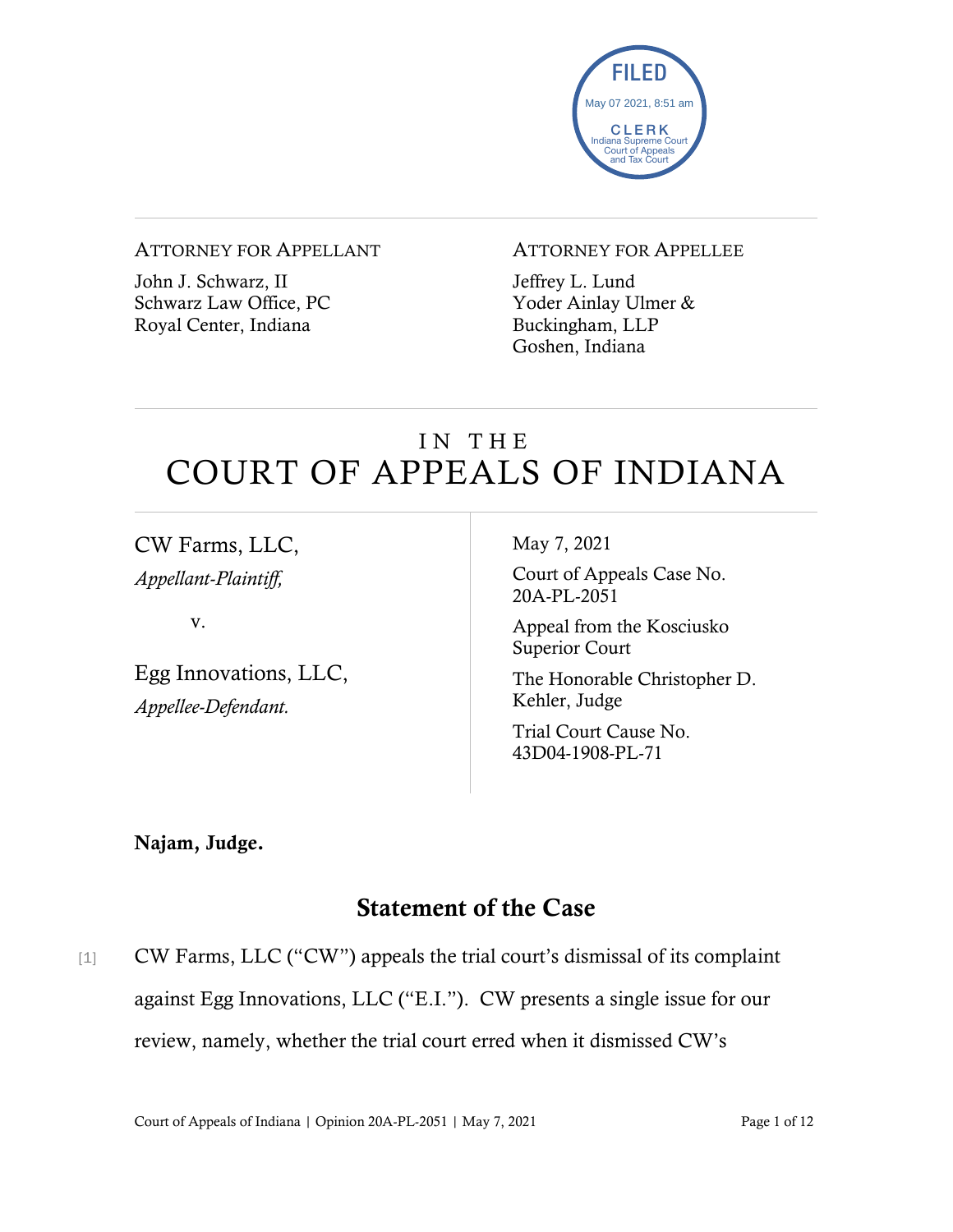complaint for failure to state a claim upon which relief can be granted under Trial Rule 12(B)(6).

[2] We affirm in part, reverse in part, and remand for further proceedings.

### Facts and Procedural History

- [3] In 2010, E.I. hired CW to raise chickens for egg production. The parties executed two agreements, each applicable to a different barn managed by CW, whereby E.I. would provide the chickens and the feed, and CW would provide the facilities, care for the chickens, and oversee egg production. E.I. agreed to pay CW per each dozen eggs produced. The agreements were to remain "in effect for a period of 8 flocks." Appellant's App. Vol. 2 at 21. The agreements did not define the duration of a "flock."
- [4] After CW had raised several flocks under the agreements, "differences arose [between] the parties," and they agreed to modify the agreements. *Id.* at 15. In particular, in June 2018, after five and six flocks had been raised in the two barns, respectively, E.I. and CW executed two addenda to the 2010 agreements, whereby the parties agreed that CW would raise only one more flock in each barn, for a total of six and seven flocks, respectively. The final flocks were delivered to CW in September. Approximately forty-eight weeks later, E.I. suddenly and without explanation removed the chickens from the barns prior to the end of the production cycle.
- Court of Appeals of Indiana | Opinion 20A-PL-2051 | May 7, 2021 Page 2 of 12 [5] On August 15, 2019, CW filed a complaint against E.I. alleging breach of contract, promissory estoppel, breach of good faith and fair dealing, and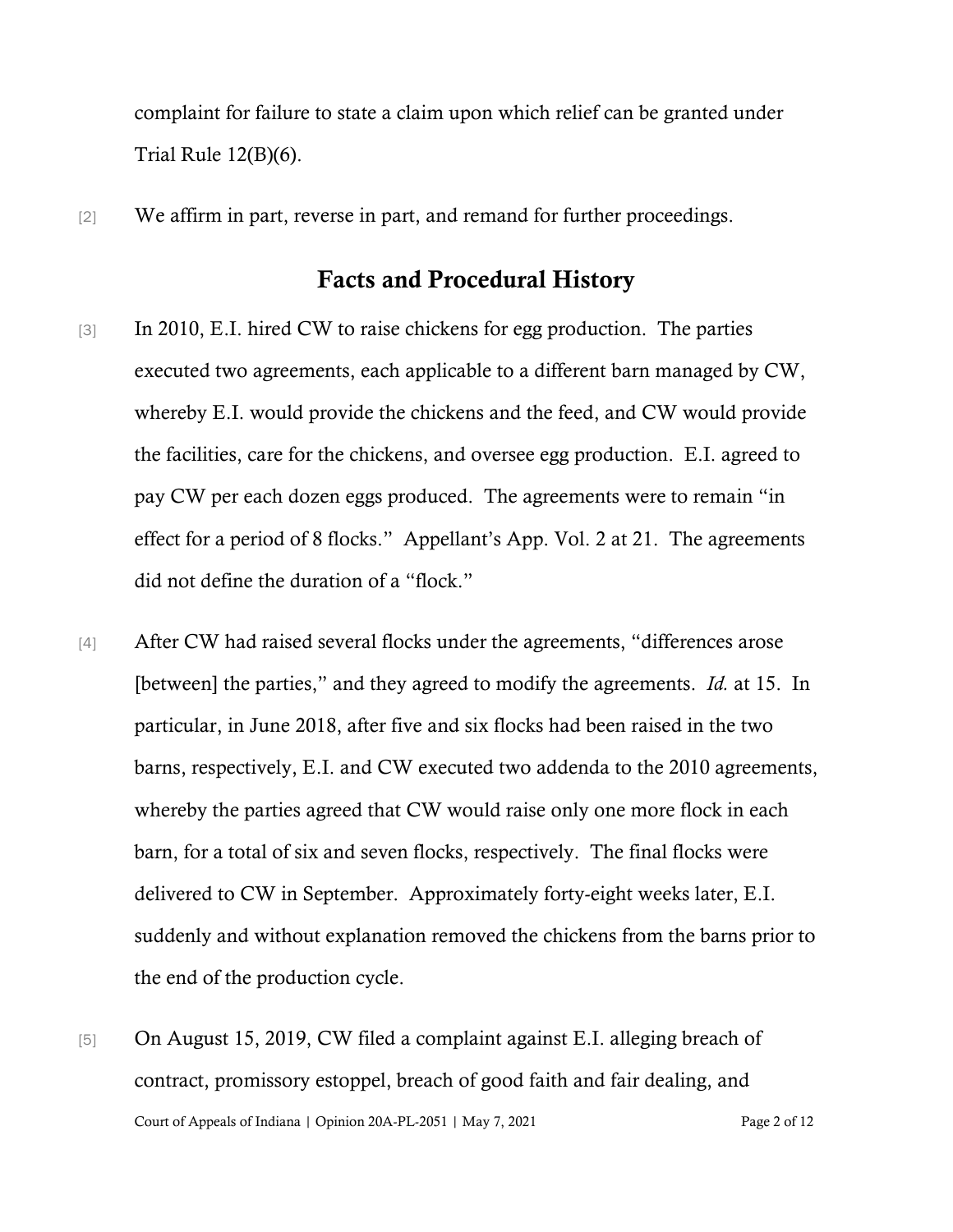negligence. In particular, CW alleged that: a flock typically has a duration of ninety-five to one hundred weeks; E.I.'s removal of the chickens after only forty-eight weeks violated the terms of the parties agreements and addenda; E.I. breached the agreements when it failed to provide "suitable feed"; and E.I. was negligent when it "provided poor quality and/or insufficient feed for the flock[s] and failed to provide necessary supplies." *Id.* at 15. E.I. moved to dismiss the complaint for failure to state a claim upon which relief can be granted under Trial Rule 12(B)(6). Following a hearing, the trial court dismissed CW's complaint. This appeal ensued.

## Discussion and Decision

[6] CW contends that the trial court erred when it dismissed its complaint under Indiana Trial Rule 12(B)(6). Our standard of review is well settled:

> A motion to dismiss under Rule 12(B)(6) tests the legal sufficiency of a complaint: that is, whether the allegations in the complaint establish any set of circumstances under which a plaintiff would be entitled to relief. *See Kitco, Inc. v. Corp. for Gen. Trade*, 706 N.E.2d 581 (Ind. Ct. App. 1999). Thus, while we do not test the sufficiency of the facts alleged with regards to their adequacy to provide recovery, we do test their sufficiency with regards to whether or not they have stated some factual scenario in which a legally actionable injury has occurred.

> A court should "accept[ ] as true the facts alleged in the complaint," *Minks v. Pina*, 709 N.E.2d 379, 381 (Ind. Ct. App. 1999), and should not only "consider the pleadings in the light most favorable to the plaintiff," but also "draw every reasonable inference in favor of [the non-moving] party." *Newman v. Deiter*, 702 N.E.2d 1093, 1097 (Ind. Ct. App. 1998). However, a court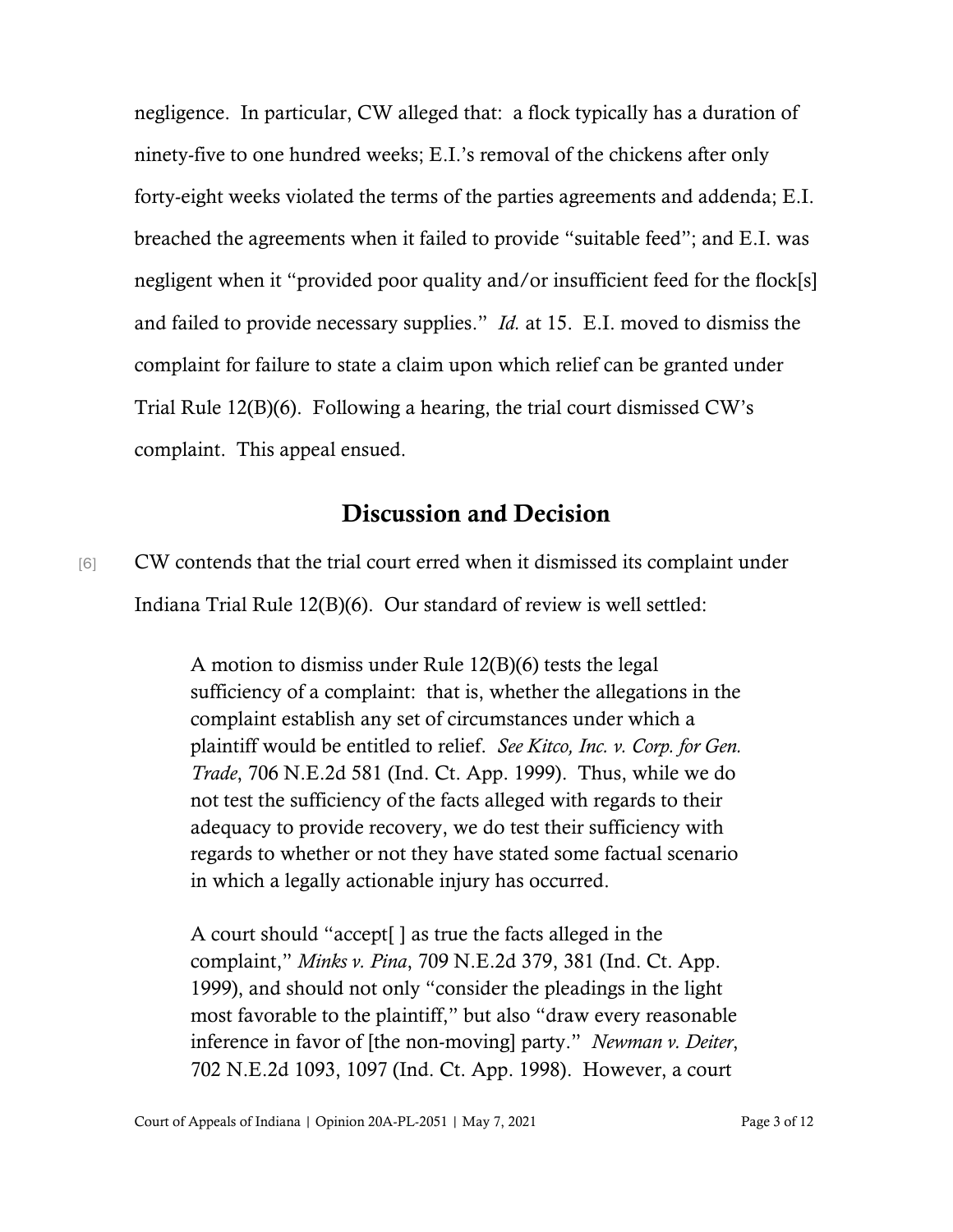need not accept as true "allegations that are contradicted by other allegations or exhibits attached to or incorporated in the pleading." *Morgan Asset Holding Corp. v. CoBank, ACB*, 736 N.E.2d 1268, 1271 (Ind. Ct. App. 2000) (citations omitted).

Indiana Trial Rule 8(A), this state's notice pleading provision, requires only "a short and plain statement of the claim showing that the pleader is entitled to relief." Although the plaintiff need not set out in precise detail the facts upon which the claim is based, she must still plead the operative facts necessary to set forth an actionable claim. *Miller v. Mem. Hosp. of South Bend, Inc.*, 679 N.E.2d 1329 (Ind. 1997). Under notice pleading, we review the granting of a motion to dismiss for failure to state a claim under a stringent standard, and affirm the trial court's grant of the motion only when it is "apparent that the facts alleged in the challenged pleading are incapable of supporting relief under any set of circumstances." *McQueen v. Fayette County Sch. Corp.*, 711 N.E.2d 62, 65 (Ind. Ct. App. 1999).

*Trail v. Boys & Girls Clubs of Nw. Ind.*, 845 N.E.2d 130, 134-35 (Ind. 2006). "We view 12(B)(6) motions 'with disfavor because such motions undermine the policy of deciding causes of action on their merits.'" *Jacob v. Vigh*, 147 N.E.3d 358, 360 (Ind. Ct. App. 2020) (quoting *McQueen v. Fayette Cnty. Sch. Corp.*, 711 N.E.2d 62, 65 (Ind. Ct. App. 1999), *trans. denied*).

[7] CW asserts on appeal that the allegations in its complaint support claims for breach of contract, breach of E.I.'s duty of good faith and fair dealing, and negligence. We address each claim in turn.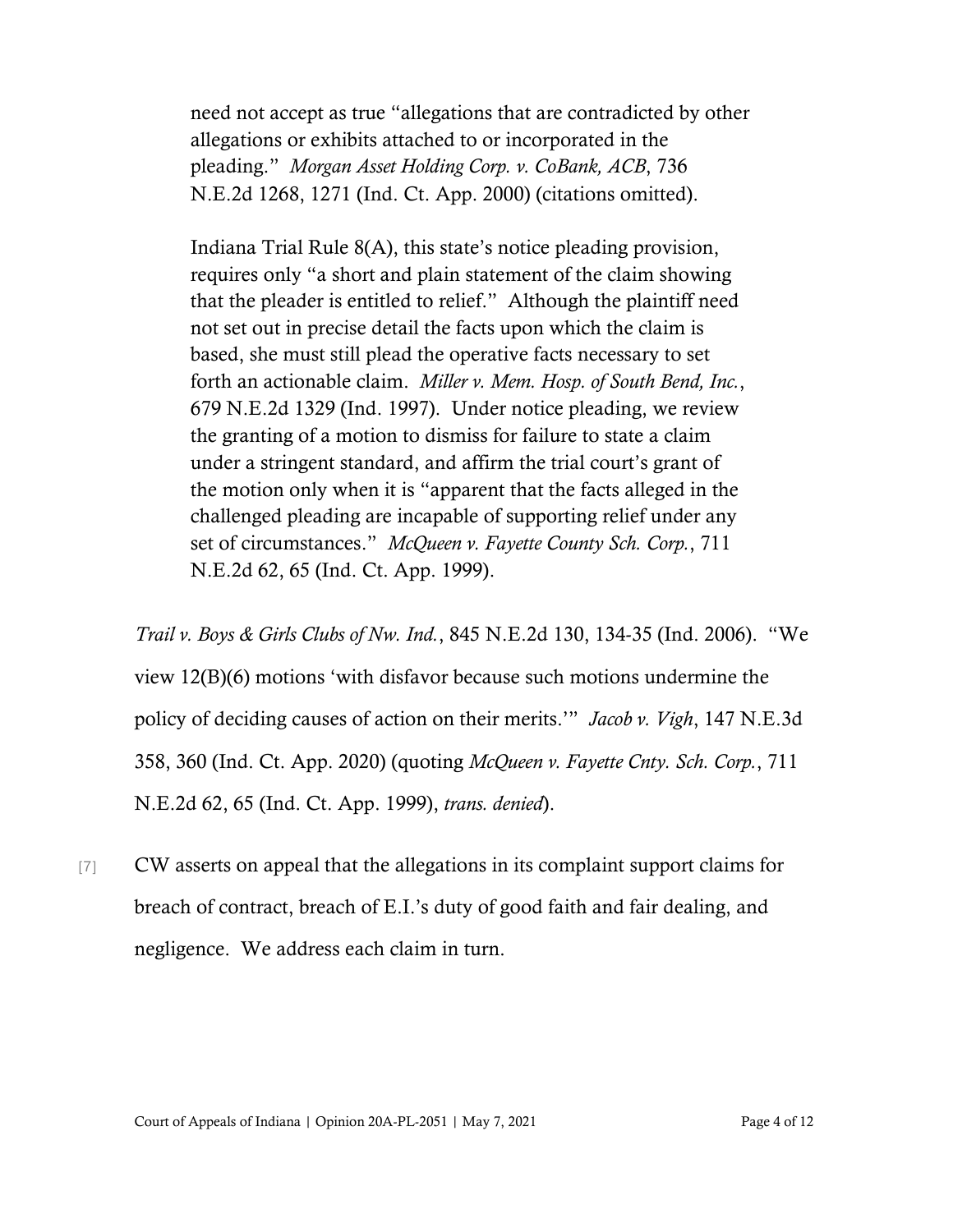### *Breach of Contract*

- [8] We are asked to interpret the parties' agreement<sup>[1](#page-4-0)</sup> in the context of Trial Rule 12(B)(6), and, again, our standard of review requires that we accept as true the facts alleged in the complaint and to "draw every reasonable inference in favor of" CW. *Trail*, 845 N.E.2d at 134. However, "where allegations of a pleading are inconsistent with terms of a written contract attached as an exhibit, the terms of the contract, *fairly construed*, must prevail over an averment differing therefrom." *Celadon Trucking Servs., Inc. v. Wilmoth*, 70 N.E.3d 833, 840 (Ind. Ct. App. 2017) (emphasis added), *trans. denied*. A contract's clear and unambiguous language is given its ordinary meaning. *Ryan v. TCI Architects/Engineers/Contractors, Inc.*, 72 N.E.3d 908, 914 (Ind. 2017). If, however, a contract is ambiguous, the parties may introduce extrinsic evidence of its meaning, and the interpretation becomes a question of fact. *Celadon Trucking Servs., Inc.*, 70 N.E.3d at 839.
- [9] In its complaint, CW alleged that a "flock" corresponds to a production cycle that typically lasts ninety-five to one hundred weeks. CW further alleged that, when E.I. removed the flocks only forty-eight weeks into the production cycle, E.I. breached the parties' agreement. And CW alleged that E.I. breached the agreement when it failed to provide "suitable feed," which resulted in "a drop

<span id="page-4-0"></span> $<sup>1</sup>$  There were two agreements (one for each barn) and two corresponding addenda executed by the parties,</sup> but they had identical provisions. For ease of discussion, from this point forward, we refer to a single agreement.

Court of Appeals of Indiana | Opinion 20A-PL-2051 | May 7, 2021 Page 5 of 12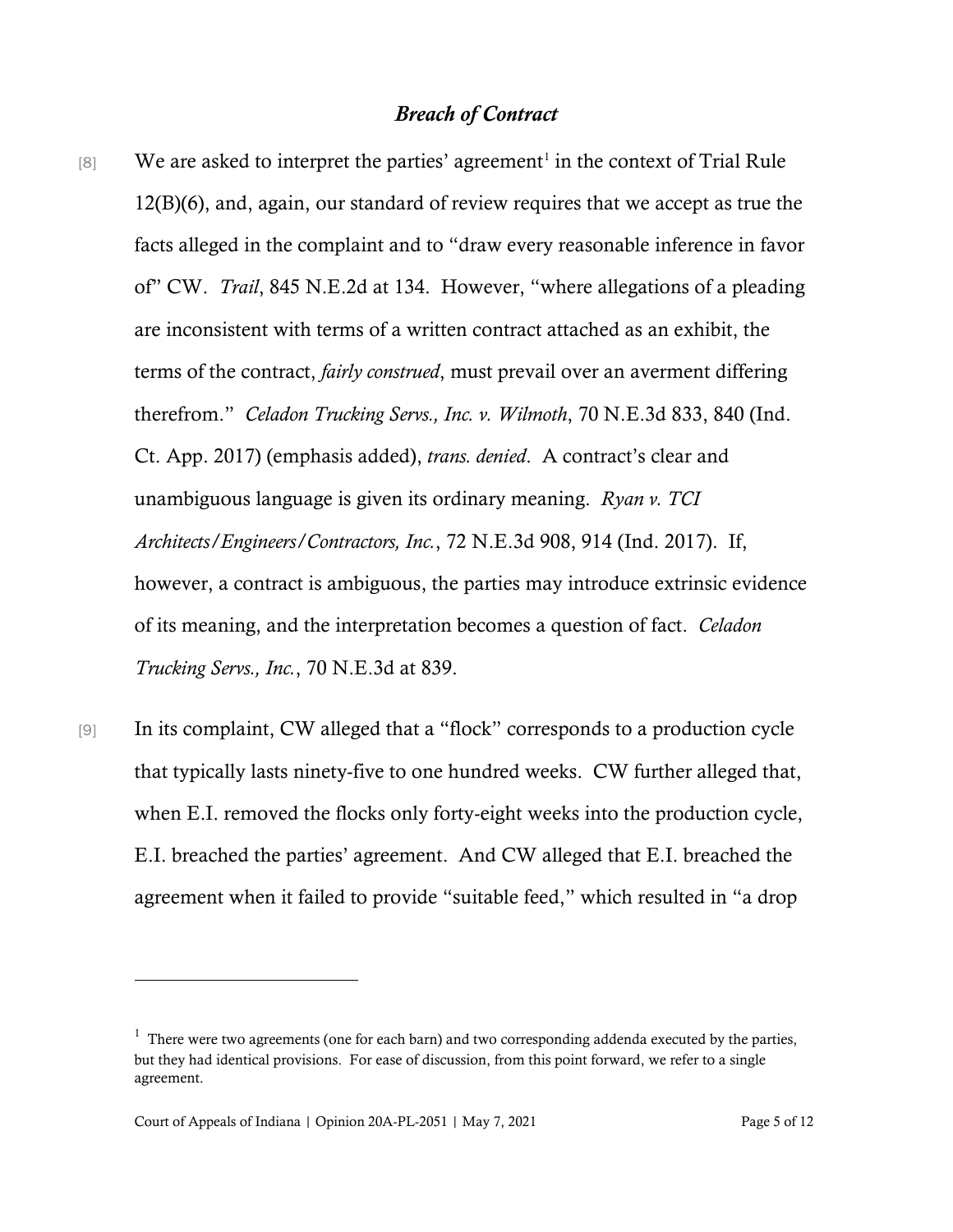in egg production." Appellant's App. Vol. 2 at 14. E.I. responds that CW's allegations are inconsistent with the terms of the parties' agreement, which was attached to the complaint. Thus, E.I. asserts that the trial court did not err when it dismissed CW's breach of contract claims.

[10] In particular, E.I. contends that the agreement expressly gave E.I. full discretion to remove the chickens at any time during a flock's production cycle. In support of that contention, E.I. relies on paragraph 4 of the agreement, which states as follows:

> [E.I.] will decide when ready-to-lay [hens] should be housed using breeder recommendation. [E.I.] may at its own discretion *sell* the birds prior to the end of the normal production cycle or extend the normal production cycle depending on [the] economic condition and the breed of the bird, with some birds having a longer lay cycle than others. The cycle may be extended through molting.

*Id.* at 19 (emphasis added). E.I. asserts that, "[r]egardless of how long CW housed prior flocks, and even accepting as true CW's allegations that the 'normal production cycle' was 95-100 weeks, [E.I.] could not have breached the Agreements by *removing* the flocks after 48 weeks because this was expressly allowed by Paragraph 4 of the Agreements." Appellee's Br. at 18 (emphasis added). We cannot agree.

[11] Paragraph 4 of the agreement does not give E.I. absolute discretion to remove chickens for any reason from CW's barns prior to the end of a normal production cycle. Rather, paragraph 4 unambiguously states that E.I. had

Court of Appeals of Indiana | Opinion 20A-PL-2051 | May 7, 2021 Page 6 of 12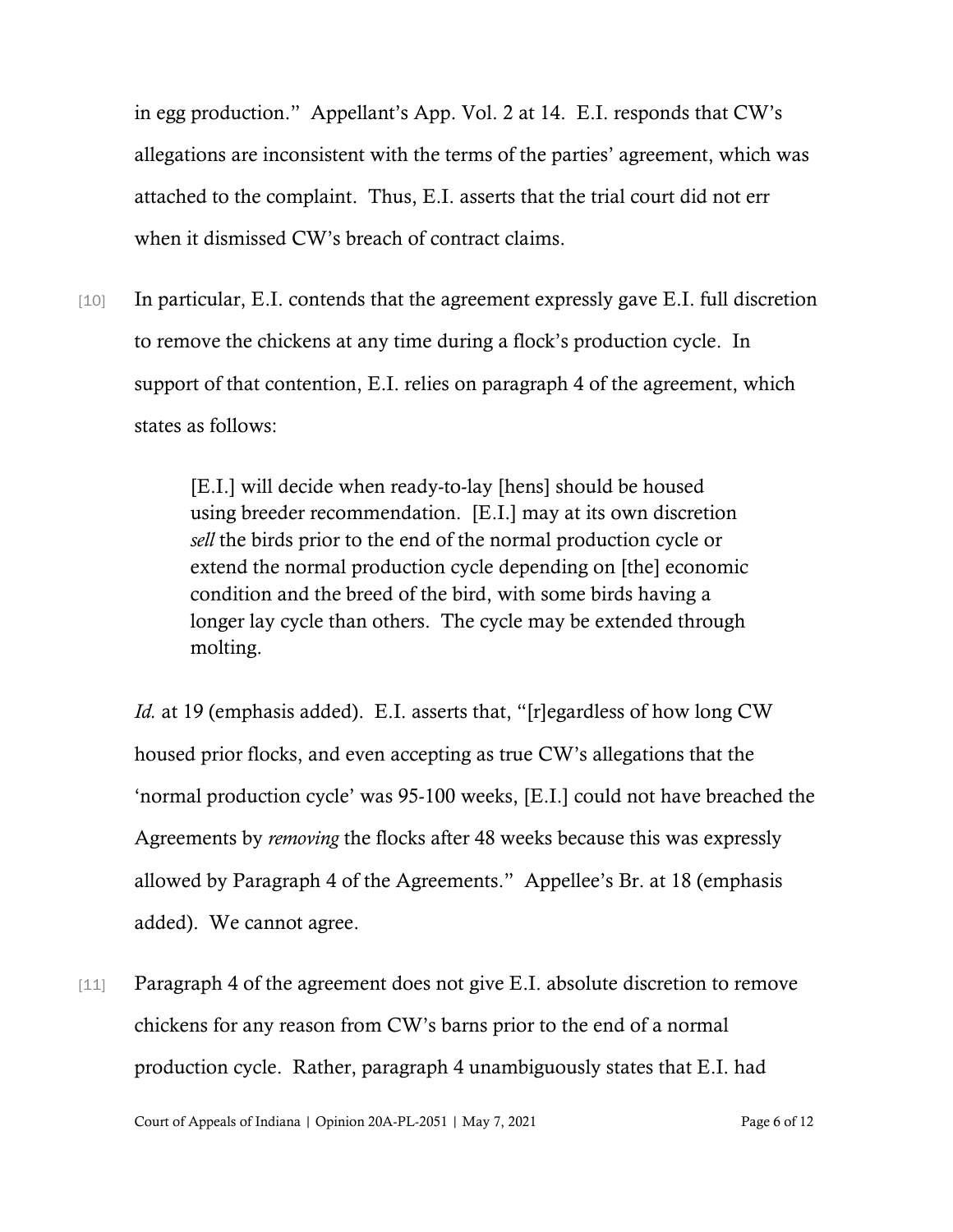discretion to *sell* the chickens prior to the end of the normal production cycle. Had CW alleged in its complaint that E.I. had sold the chickens prior to the end of a normal production cycle, that allegation would not survive a Rule 12(B)(6) motion. But CW's complaint alleged that E.I. removed the chickens without explanation, [2](#page-6-0) which could include removal for a reason other than to sell them, a plausible fact which we must accept as true for purposes of Rule 12(B)(6) analysis.

[12] Likewise, with regard to CW's allegation that E.I. did not provide suitable feed for the chickens, the agreement stated in relevant part that CW would "[u]se only the feed specified and delivered by [E.I.] and feed hens according to company feed requirements." Appellant's App. Vol. 2 at 18. The agreement does not define which "company" was to determine the feed requirements. Accordingly, that provision is ambiguous, and whether E.I. provided suitable feed under the contract is a question of fact. *Celadon Trucking Servs., Inc.*, 70 N.E.3d at 839. CW's allegation that E.I. did not provide suitable feed to sustain adequate egg-laying is not inconsistent with the plain language of the agreement. We hold that the trial court erred when it dismissed CW's breach of contract claims.

<span id="page-6-0"></span><sup>&</sup>lt;sup>2</sup> We note that, during argument on E.I.'s motion to dismiss, CW stated that E.I. had "gassed [the chickens] and removed them." Tr. at 13.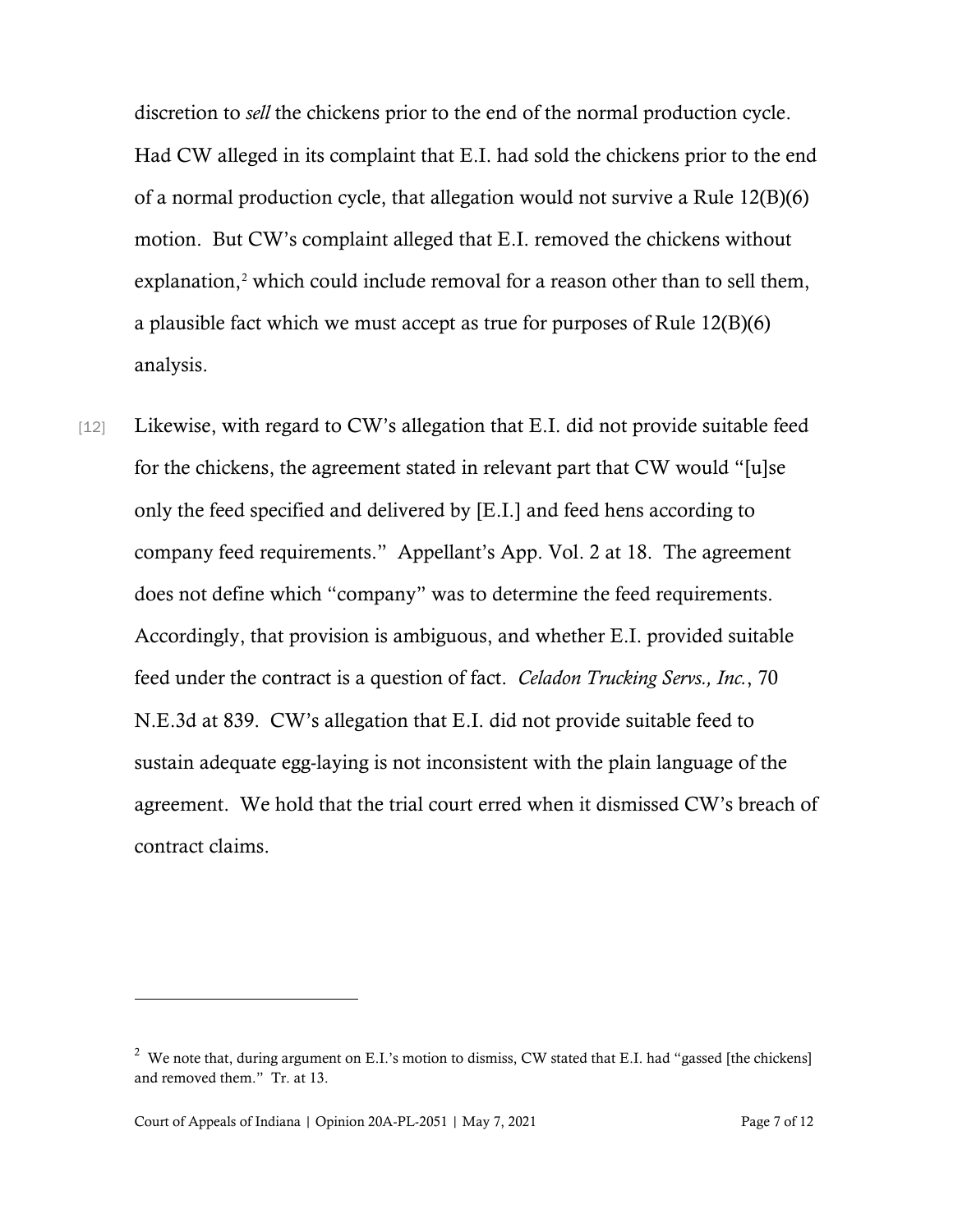### *Duty of Good Faith and Fair Dealing*

- [13] CW also contends that its claim that E.I. breached the duty of good faith and fair dealing states a claim upon which relief can be granted. In its complaint, CW alleged that E.I. breached this duty when it removed the flocks at fortyeight weeks of the production cycle as "retaliation" for CW's role in seeking to modify the parties' original agreement. Appellant's App. Vol. 2 at 15. In its motion to dismiss, E.I. asserted that there is no duty of good faith and fair dealing under the parties' agreement.
- [14] E.I. is correct that, in Indiana, the duty of good faith is implied in contract law "only under limited circumstances such as those involving insurance contracts[.]" *Lake Cty. Trust Co. v. Wine*, 704 N.E.2d 1035, 1039 (Ind. Ct. App. 1998) (citing *First Federal Sav. Bank of Indiana v. Key Markets, Inc.*, 559 N.E.2d 600, 605 (Ind. 1990)). However, a duty of good faith may apply to a contract where the terms of the contract expressly include such a duty. *See id.* Thus, we must determine whether the parties' agreement expressly imposes a duty of good faith and fair dealing.
- Court of Appeals of Indiana | Opinion 20A-PL-2051 | May 7, 2021 Page 8 of 12 [15] In its memoranda in opposition to the motion to dismiss, CW alleged that the parties' agreement expressly includes a duty of good faith and fair dealing provision. CW cites paragraph 6, which states in relevant part that "[t]his Agreement will be interpreted assuming all parties conduct themselves in a professional and honest manner, and uphold their respective obligations." Appellant's App. Vol. 2 at 19. Black's Law Dictionary defines "good faith" as "[a] state of mind consisting in (1) honesty in belief or purpose, (2) faithfulness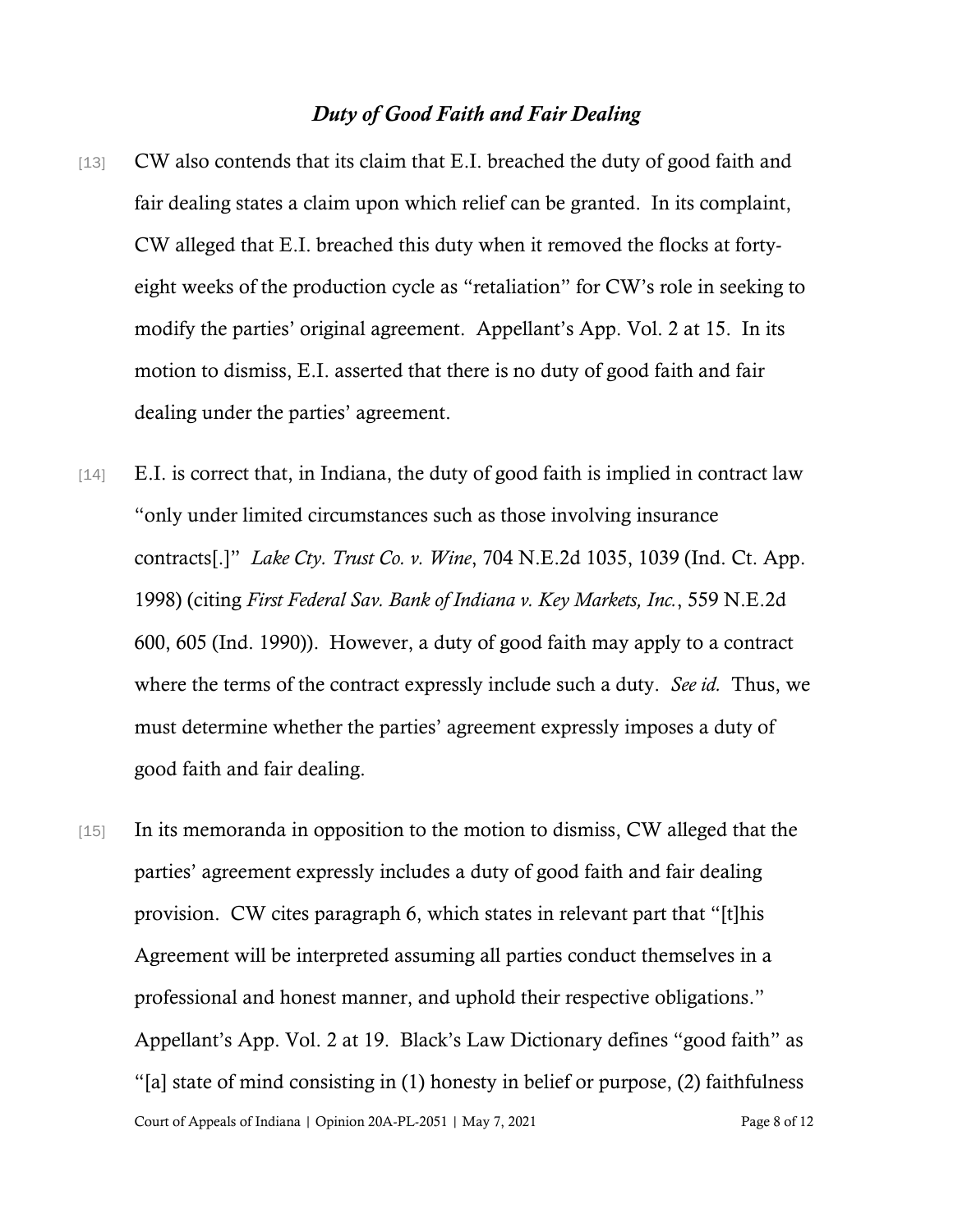to one's duty or obligation, (3) observance of reasonable commercial standards of fair dealing in a given trade or business, or (4) absence of intent to defraud or to seek unconscionable advantage." *Good Faith*, Black's Law Dictionary (11th ed. 2019). And Black's defines "fair dealing" as "[t]he conduct of business with full disclosure[.]" *Fair Dealing*, *id.* These definitions of good faith and fair dealing correspond to the provision in paragraph 6 calling on the parties to "conduct themselves in a professional and honest manner, and uphold their respective obligations." Appellant's App. Vol. 2 at 19. Thus, we conclude the parties' agreement expressly includes a duty of good faith and fair dealing.

- [16] Still, E.I. contends that the provision stating that "all parties conduct" themselves in a professional and honest manner" is a mere "snippet" or "soundbite," which, when read in the context of paragraphs 6 and 7, does not impose a duty of good faith and fair dealing on E.I. Appellee's Br. at 24-25. In particular, E.I. maintains that the provision applies only to "the relationship between CW and a 'General Contractor' designated to build new barns." *Id.* at 25. And E.I. further contends that a provision in paragraph 7 stating that "[n]othing in this Agreement shall be deemed to . . . establish a fiduciary relationship of any kind between the parties" makes clear that the Agreement does not include a general duty of good faith and fair dealing. *Id.* at 20. We cannot agree.
- [17] First, the exclusion of a fiduciary relationship does not in itself preclude a duty of good faith and fair dealing. The two concepts are not coextensive. Second, paragraph 6 begins with the words "this Agreement." The term "this

Court of Appeals of Indiana | Opinion 20A-PL-2051 | May 7, 2021 Page 9 of 12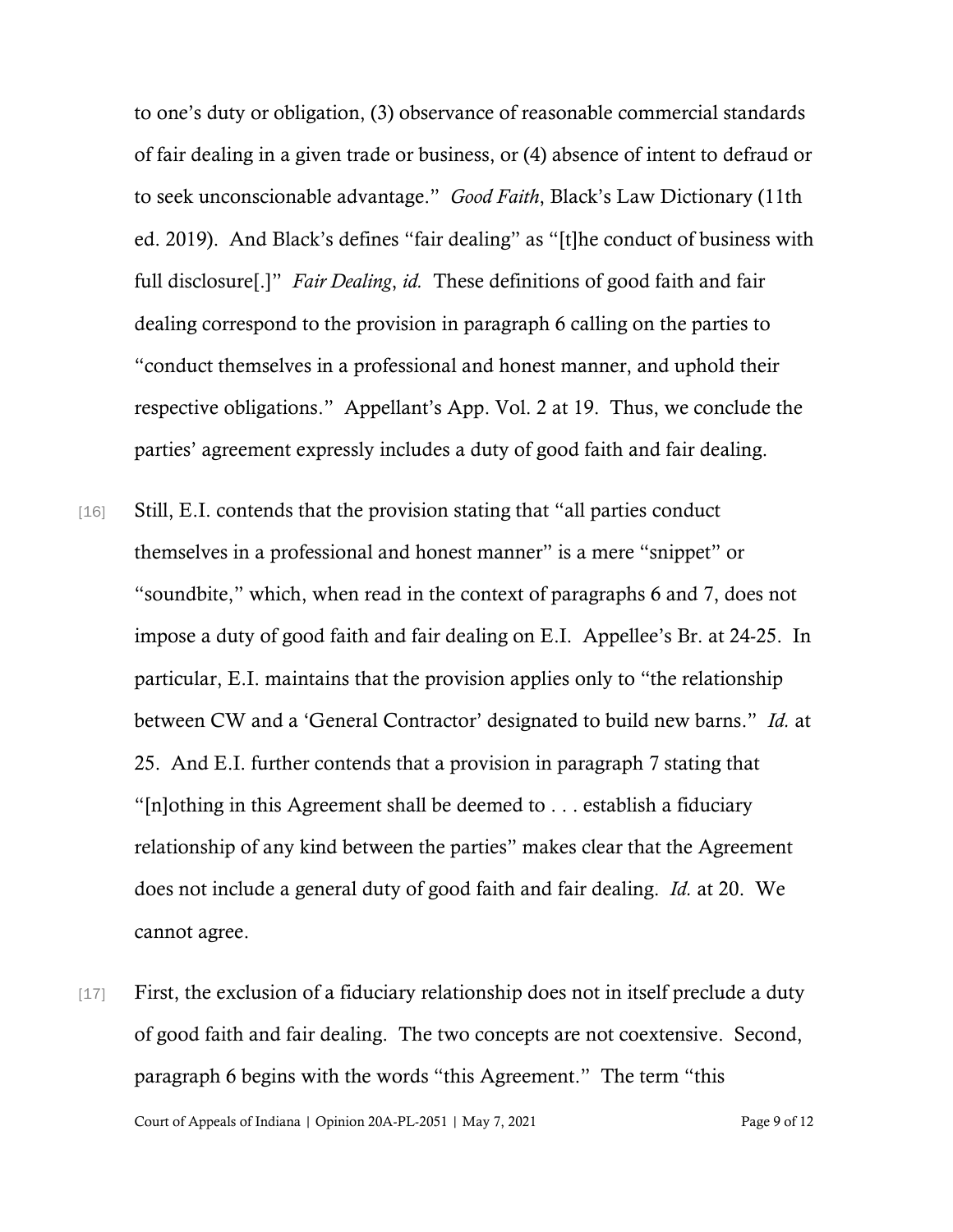Agreement" appears throughout the contract and in every instance refers to the contract between E.I. and CW.<sup>[3](#page-9-0)</sup> And finally, by its terms, the "professional and honest manner" provision applies to "all parties," which, of course, includes E.I. and CW. The terms "this Agreement" and "all parties" are unambiguous. Thus, again, we agree with CW that the contract expressly includes a duty of good faith and fair dealing in paragraph 6. Accordingly, we hold that the trial court erred when it dismissed CW's claim that E.I. breached this duty under Trial Rule  $12(B)(6)$ .<sup>[4](#page-9-1)</sup>

### *Negligence*

[18] Finally, CW contends that it has stated a claim of negligence for which relief can be granted. In its complaint, CW alleged that E.I. "was negligent in providing poor quality and/or insufficient feed to CW as well as failing to timely provide the necessary supplies," which resulted in a "drop in egg production." Appellant's App. Vol. 2 at 15. In its motion to dismiss, E.I asserted that "a party to a contract . . . may be liable in tort to the other party for damages from negligence that would be actionable if there were no contract, but not otherwise," citing *Koehlinger v. State Lottery Commission Of Indiana*, 933 N.E.2d 534, 542 (Ind. Ct. App. 2010), *trans. denied*. This is known as the

<span id="page-9-0"></span> $3$  Paragraph 6 does not make any reference to a contract or agreement between CW and the General Contractor other than a vague reference to CW's "payment obligation" to the General Contractor. Appellant's App. Vol. 2 at 19.

<span id="page-9-1"></span> $4\;$  In light of this holding, we need not address CW's contention that the UCC applies to the parties' agreement to support a duty of good faith and fair dealing.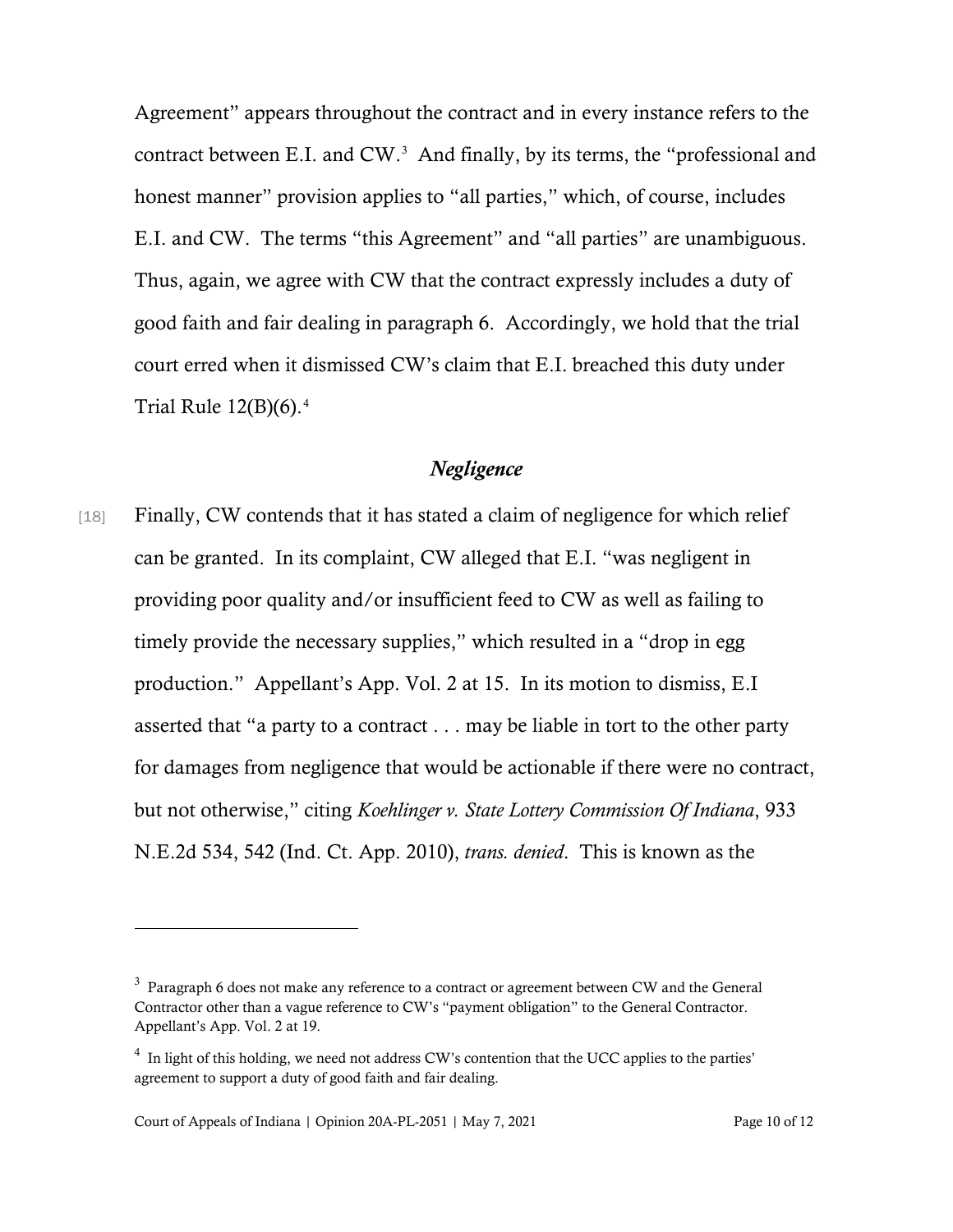economic loss rule. *Indianapolis-Marion County Public Library v. Charlier Clark & Linard, P.C.*, 929 N.E.2d 722, 729 (Ind. 2010).

[19] As our Supreme Court has explained, where parties have a contractual relationship,

> the economic loss rule reflects that the resolution of liability for purely economic loss caused by negligence is more appropriately determined by commercial rather than tort law. [In other words,] the economic loss rule provides that a defendant is not liable under a tort theory for any purely economic loss caused by its negligence[.]

*Id.* While there are exceptions to this rule, CW's complaint clearly alleges a purely economic loss as a result of E.I.'s negligence "under the contract," and none of the limited exceptions applies here.<sup>[5](#page-10-0)</sup> Appellant's App. Vol. 2 at 15. Thus, we conclude that CW has not stated a freestanding negligence claim and that the trial court did not err when it dismissed CW's negligence claim under Trial Rule 12(B)(6).

### *Conclusion*

[20] Again, in our review of this Trial Rule 12(B)(6) dismissal, while we do not test the sufficiency of the facts alleged, we do test whether the operative facts are sufficient to state "some factual scenario in which a legally actionable injury has

<span id="page-10-0"></span> $5$  For instance, "a defendant is liable under a tort theory for a plaintiff's losses if a defective product or service causes personal injury or damage to property other than the product or service itself." *Indianapolis-Marion County Public Library*, 929 N.E.2d at 729.